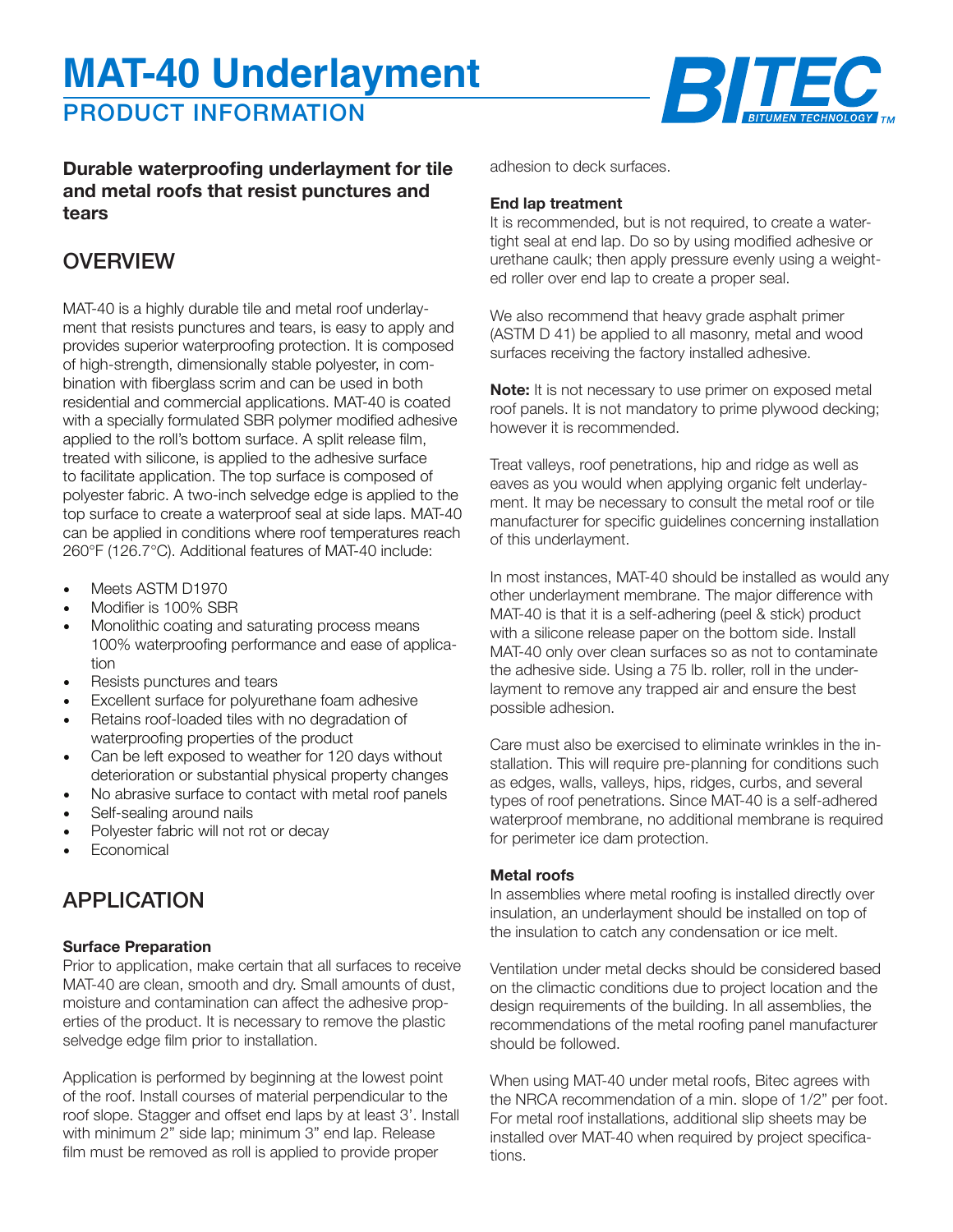# PRODUCT INFORMATION **MAT-40 Underlayment**



### **Tile roofs**

When using MAT-40 under tile roofs, Bitec agrees with the NRCA recommendation of a min. slope of 4" per foot. On slopes less than 4:12, a primary weatherproof roof membrane should be installed before the tile is installed. Installers should familiarize themselves with the project requirements and refer to the standard guidelines set forth in manuals published by NRCA, FRSA, and the Roof Tile Institute in conjunction with Western States Roofing Contractors Association and with other pertinent publications.

All tile and metal roof products should be installed in compliance with specific manufacturer's recommendations Where there are differences in requirements, the most stringent usually applies. However, all parties to any installation should be in full agreement before an installation is begun. The following diagrams are only intended to indicate some of the basic uses for MAT-40 as an underlayment for metal and tile roofs. There are many special conditions that can be adapted from these basic details.

## **STORAGE**

Store MAT-40 in its original container on pallets, inside or under cover, protected from the elements. Avoid prolonged storage above 90°F (32°C). Product may stick together if stored at elevated temperatures. Do not store product in moisture-prone areas. Keep MAT-40 upright until immediately before use. Store any remaining membrane in original container to protect it for future use.

## PRECAUTIONS

- Dispose of any unused MAT-40 in accordance with local codes (MAT-40 product does not contain asbestos)
- MAT-40 should not be used in any interior space due to its asphaltic odor
- MAT-40 can be slippery when wet or covered with frost and/or ice
- Keep MAT-40 and all roofing components away from children and animals
- Other conditions may apply to the use and installation of MAT-40
- Never use MAT-40 product for any purpose other than its intended use; misuse of or abuse to the product may result in property damage or personal injury
- Bitec assumes no responsibility for any loss arising from misuse and/or misapplication of its products